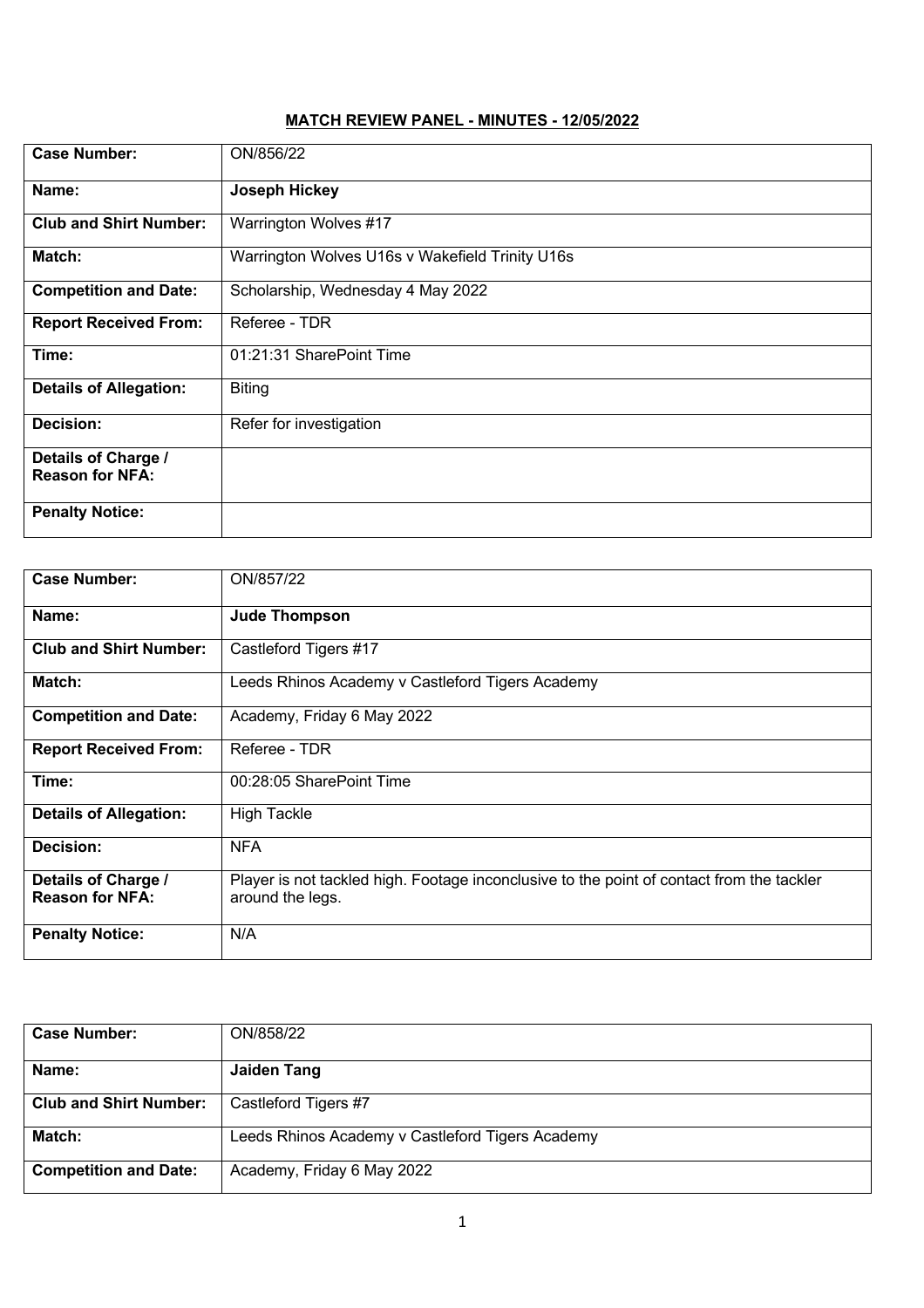| <b>Report Received From:</b>                  | Referee - Review                                                                                            |
|-----------------------------------------------|-------------------------------------------------------------------------------------------------------------|
| Time:                                         | 01.23.10 SharePoint Time                                                                                    |
| <b>Details of Allegation:</b>                 | Dangerous Throw - On field penalty - Castleford #7 lifts an opponent's leg and throws him<br>to the ground. |
| <b>Decision:</b>                              | Charge                                                                                                      |
| Details of Charge /<br><b>Reason for NFA:</b> | Law $15.1$ (d)<br>Dangerous Throw – Other Dangerous Throw<br>Grade A                                        |
| <b>Penalty Notice:</b>                        | 0 Match Penalty Notice                                                                                      |

| <b>Case Number:</b>           | ON/859/22                                                                                  |
|-------------------------------|--------------------------------------------------------------------------------------------|
|                               |                                                                                            |
| Name:                         | <b>Adam Holroyd</b>                                                                        |
| <b>Club and Shirt Number:</b> | Warrington Wolves #11                                                                      |
| Match:                        | Warrington Wolves Academy v St Helens Academy                                              |
| <b>Competition and Date:</b>  | Academy, Friday 6 May 2022                                                                 |
| <b>Report Received From:</b>  | Referee - TDR                                                                              |
| Time:                         | 68th minute                                                                                |
| <b>Details of Allegation:</b> | Off the ball tackle                                                                        |
| Decision:                     | <b>NFA</b>                                                                                 |
| Details of Charge /           | Player tackles player as he is about to catch the ball. Player does not tackle high and is |
| <b>Reason for NFA:</b>        | legitimate tackle technique.                                                               |
| <b>Penalty Notice:</b>        | N/A                                                                                        |

| <b>Case Number:</b>           | ON/860/22                                          |
|-------------------------------|----------------------------------------------------|
| Name:                         | <b>Tom Delaney</b>                                 |
| <b>Club and Shirt Number:</b> | Wakefield Trinity #2                               |
| Match:                        | Wakefield Trinity Academy v Bradford Bulls Academy |
| <b>Competition and Date:</b>  | Academy, Saturday 7 May 2022                       |
| <b>Report Received From:</b>  | Referee - TDR                                      |
| Time:                         | 00:33:39 SharePoint Time                           |
| <b>Details of Allegation:</b> | <b>Professional Foul</b>                           |
| Decision:                     | <b>NFA</b>                                         |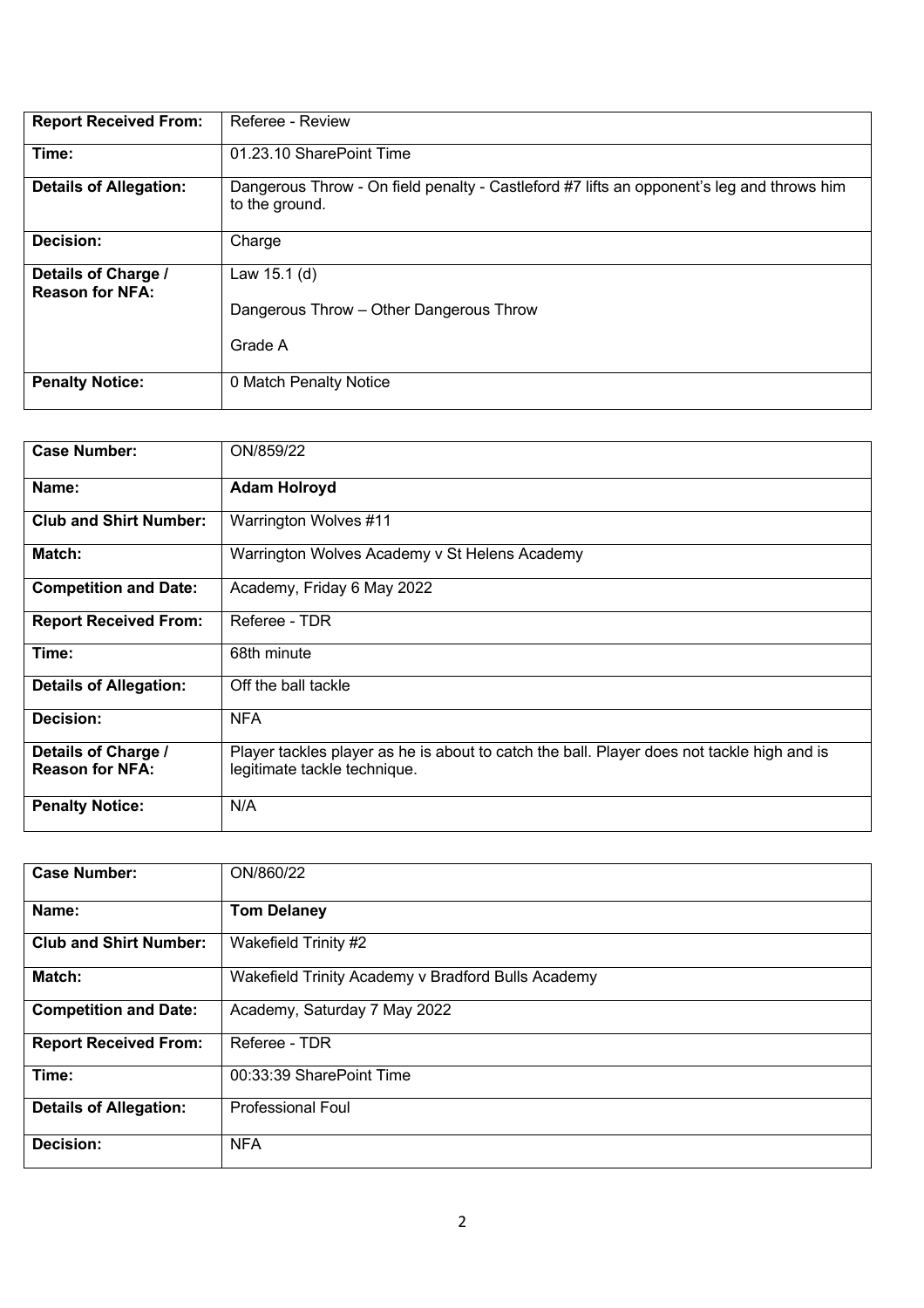| Details of Charge /<br><b>Reason for NFA:</b> | Player holds opponent down. Professional foul. |
|-----------------------------------------------|------------------------------------------------|
| <b>Penalty Notice:</b>                        | N/A                                            |

| <b>Case Number:</b>                           | ON/861/22                                                                                                            |
|-----------------------------------------------|----------------------------------------------------------------------------------------------------------------------|
| Name:                                         | <b>Lloyd Allen</b>                                                                                                   |
| <b>Club and Shirt Number:</b>                 | West Wales, 12                                                                                                       |
| Match:                                        | West Wales Raiders v Keighley Cougars                                                                                |
| <b>Competition and Date:</b>                  | Betfred League 1, Saturday 7 May 2022                                                                                |
| <b>Report Received From:</b>                  | Referee - Review                                                                                                     |
| Time:                                         | 01:21:03 SharePoint Time                                                                                             |
| <b>Details of Allegation:</b>                 | Punching                                                                                                             |
| <b>Decision:</b>                              | <b>NFA</b>                                                                                                           |
| Details of Charge /<br><b>Reason for NFA:</b> | West Wales player appears to throw punches however footage inconclusive as to whether<br>they connect with opponent. |
| <b>Penalty Notice:</b>                        | N/A                                                                                                                  |

| <b>Case Number:</b>                           | ON/862/22                                                                                    |
|-----------------------------------------------|----------------------------------------------------------------------------------------------|
| Name:                                         | <b>Sam Richards</b>                                                                          |
| <b>Club and Shirt Number:</b>                 | Hull FC #9                                                                                   |
| Match:                                        | Huddersfield Giants v Hull FC                                                                |
| <b>Competition and Date:</b>                  | Academy, Sunday 8 May 2022                                                                   |
| <b>Report Received From:</b>                  | Referee - Review                                                                             |
| Time:                                         | 00:10:32 SharePoint Time                                                                     |
| <b>Details of Allegation:</b>                 | Dangerous Throw                                                                              |
| Decision:                                     | Charge                                                                                       |
| Details of Charge /<br><b>Reason for NFA:</b> | Law 15.1 (d)<br>Dangerous Throw – Other tacklers actions were part of the problem<br>Grade B |
| <b>Penalty Notice:</b>                        | 1 Match Penalty Notice                                                                       |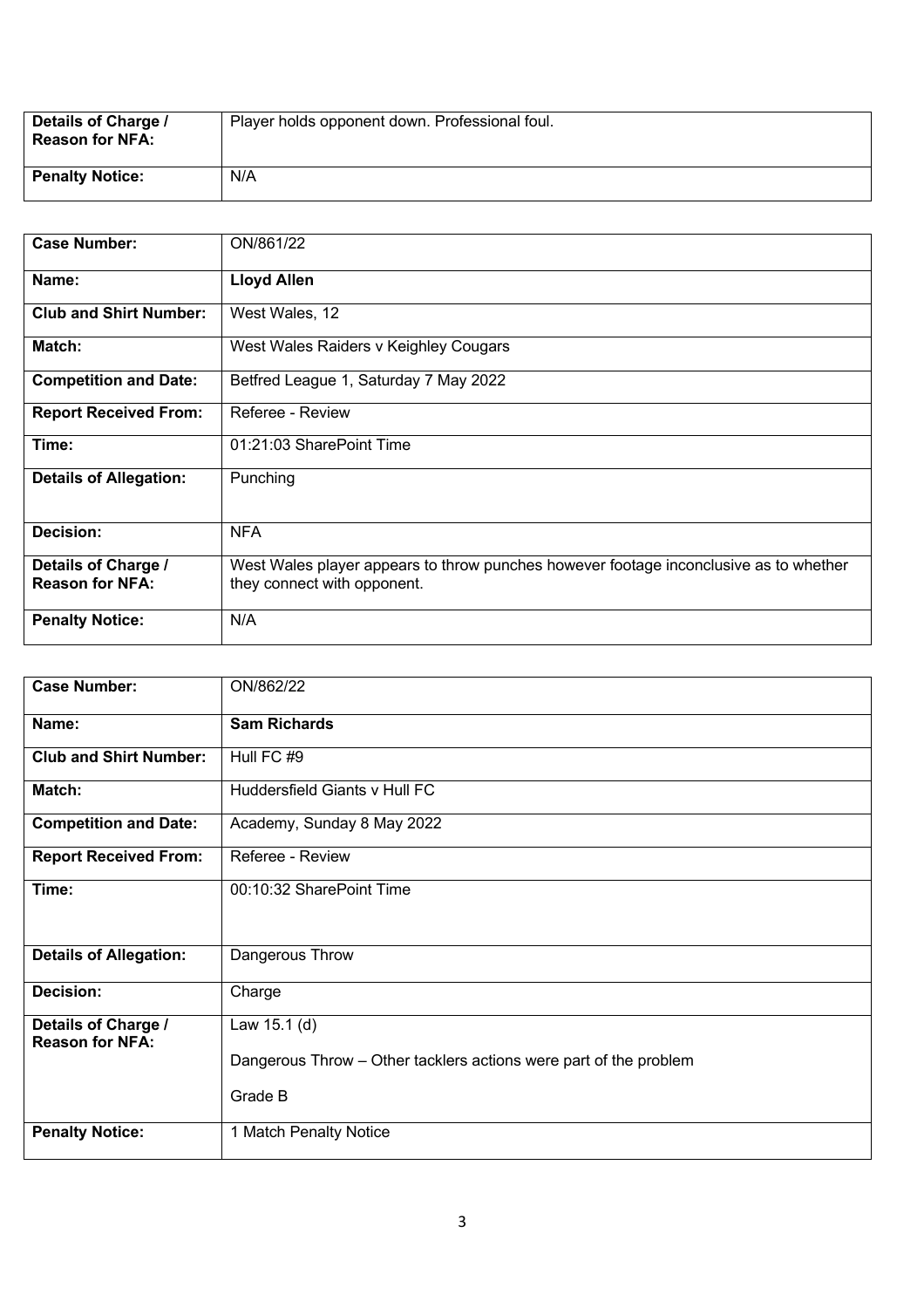| <b>Case Number:</b>                           | ON/863/22                                                                        |
|-----------------------------------------------|----------------------------------------------------------------------------------|
| Name:                                         | <b>Andrew Kay</b>                                                                |
| <b>Club and Shirt Number:</b>                 | Cornwall RLFC #3                                                                 |
| Match:                                        | Hunslet RLFC v Cornwall RLFC                                                     |
| <b>Competition and Date:</b>                  | Betfred League 1, Sunday 8 May 2022                                              |
| <b>Report Received From:</b>                  | Referee - TDR                                                                    |
| Time:                                         | 00:11:45 SharePoint Time                                                         |
| <b>Details of Allegation:</b>                 | <b>Professional Foul</b>                                                         |
| Decision:                                     | <b>NFA</b>                                                                       |
| Details of Charge /<br><b>Reason for NFA:</b> | Player is offside from the previous tackle and prevents a try scoring situation. |
| <b>Penalty Notice:</b>                        | N/A                                                                              |

| <b>Case Number:</b>           | ON/864/22                                                                                     |
|-------------------------------|-----------------------------------------------------------------------------------------------|
|                               |                                                                                               |
| Name:                         | Jordan Paga                                                                                   |
| <b>Club and Shirt Number:</b> | Hunslet RLFC #23                                                                              |
| Match:                        | Hunslet RLFC v Cornwall RLFC                                                                  |
| <b>Competition and Date:</b>  | Betfred League 1, Sunday 8 May 2022                                                           |
| <b>Report Received From:</b>  | Referee - TDR                                                                                 |
| Time:                         | 00:24:40 SharePoint Time                                                                      |
| <b>Details of Allegation:</b> | Dangerous Contact                                                                             |
| Decision:                     | <b>NFA</b>                                                                                    |
| Details of Charge /           | Player does not take a grip of the opponent and simply falls on the opponent who is trying to |
| <b>Reason for NFA:</b>        | move when not held. Pressure is fleetingly.                                                   |
| <b>Penalty Notice:</b>        | N/A                                                                                           |

| <b>Case Number:</b>           | ON/865/22                           |
|-------------------------------|-------------------------------------|
| Name:                         | <b>Edwin Ibape</b>                  |
| <b>Club and Shirt Number:</b> | Leigh Centurions RLFC #21           |
| Match:                        | Leigh Centurions v Sheffield Eagles |
| <b>Competition and Date:</b>  | 1895 Cup, Sunday 8 May 2022         |
| <b>Report Received From:</b>  | Referee - TDR                       |